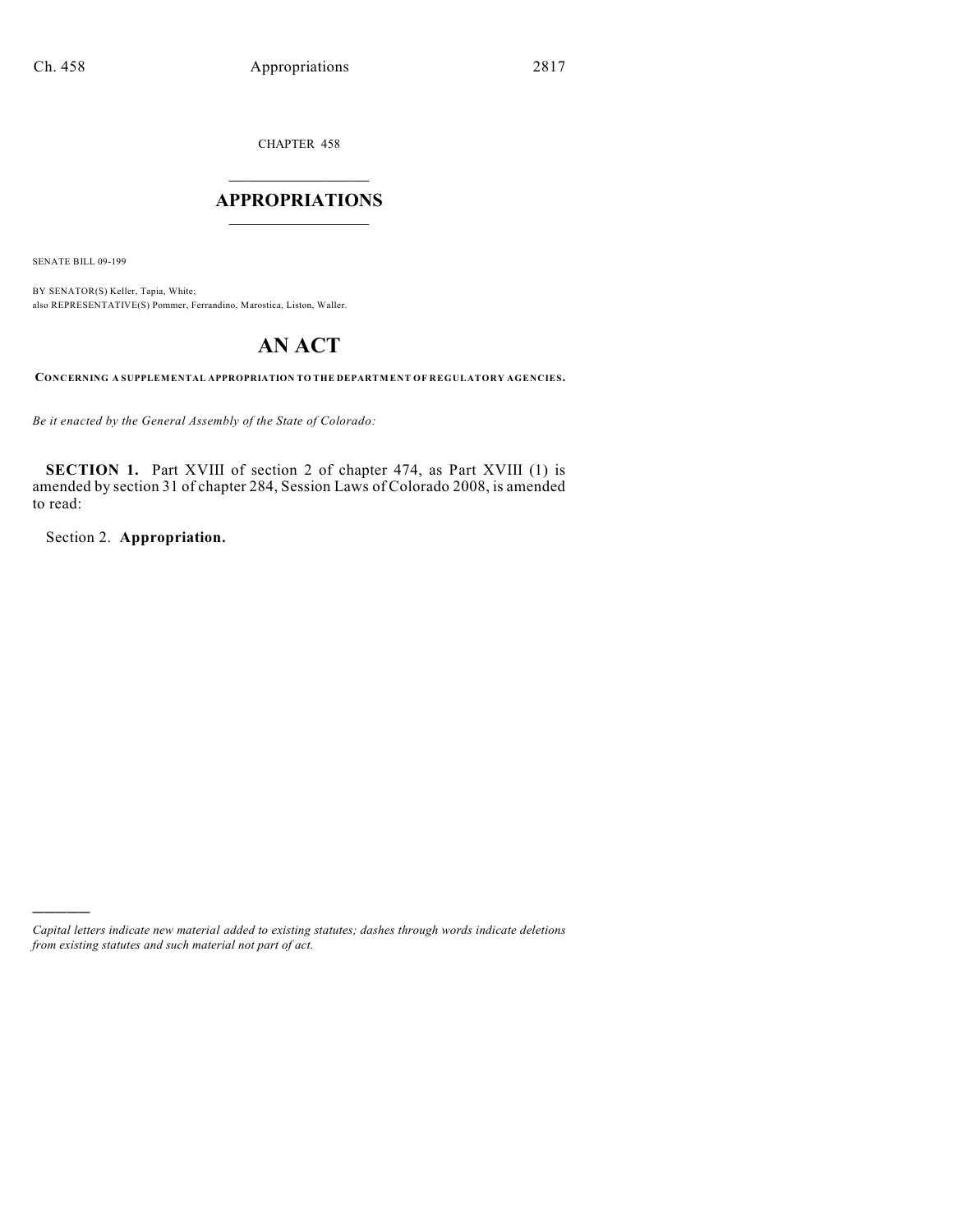|                           |       |                               |                                                | APPROPRIATION FROM          |                                |                                |
|---------------------------|-------|-------------------------------|------------------------------------------------|-----------------------------|--------------------------------|--------------------------------|
| ITEM &<br><b>SUBTOTAL</b> | TOTAL | <b>GENERAL</b><br><b>FUND</b> | <b>GENERAL</b><br><b>FUND</b><br><b>EXEMPT</b> | <b>CASH</b><br><b>FUNDS</b> | REAPPROPRIATED<br><b>FUNDS</b> | <b>FEDERAL</b><br><b>FUNDS</b> |
| Þ                         |       |                               |                                                |                             |                                |                                |

## **PART XVIII DEPARTMENT OF REGULATORY AGENCIES**

### **(1) EXECUTIVE DIRECTOR'S OFFICE AND ADMINISTRATIVE SERVICES**

| Personal Services                | 3,961,046 | 24,936 | $36.310$ <sup>*</sup> | 3,899,800             |                       |
|----------------------------------|-----------|--------|-----------------------|-----------------------|-----------------------|
|                                  | 3,957,136 | 24,914 | $36.274$ <sup>a</sup> | 3,895,948             |                       |
|                                  |           |        |                       | $(52.3$ FTE)          |                       |
| Health, Life, and Dental         | 2,477,430 | 78,208 | 1,902,287°            | 460,167               | $36,768$ <sup>d</sup> |
| Short-term Disability            | 47,155    | 1,074  | $38,181^{\circ}$      | $7,427$ <sup>b</sup>  | 473 <sup>d</sup>      |
| S.B. 04-257 Amortization         |           |        |                       |                       |                       |
| <b>Equalization Disbursement</b> | 580,087   | 12,938 | $469.915^{\circ}$     | 91,409 <sup>b</sup>   | $5,825^{\rm d}$       |
| S.B. 06-235 Supplemental         |           |        |                       |                       |                       |
| Amortization Equalization        |           |        |                       |                       |                       |
| Disbursement                     | 271,701   | 5,850  | $220,272$ °           | $42.848^{\circ}$      | $2,731$ <sup>d</sup>  |
| Salary Survey and Senior         |           |        |                       |                       |                       |
| <b>Executive Service</b>         | 1,325,901 | 64,174 | 1,047,658°            | $214,069^{\circ}$     |                       |
| Performance-based Pay            |           |        |                       |                       |                       |
| Awards                           | 530,143   | 21,972 | 426,446°              | $81,725^{\circ}$      |                       |
| Workers' Compensation            | 104,352   | 3,667  | 88,149°               | $10,771$ <sup>b</sup> | $1,765$ <sup>d</sup>  |
| <b>Operating Expenses</b>        | 209,671   | 3,689  | 95,427 <sup>c</sup>   | $110,555^{\circ}$     |                       |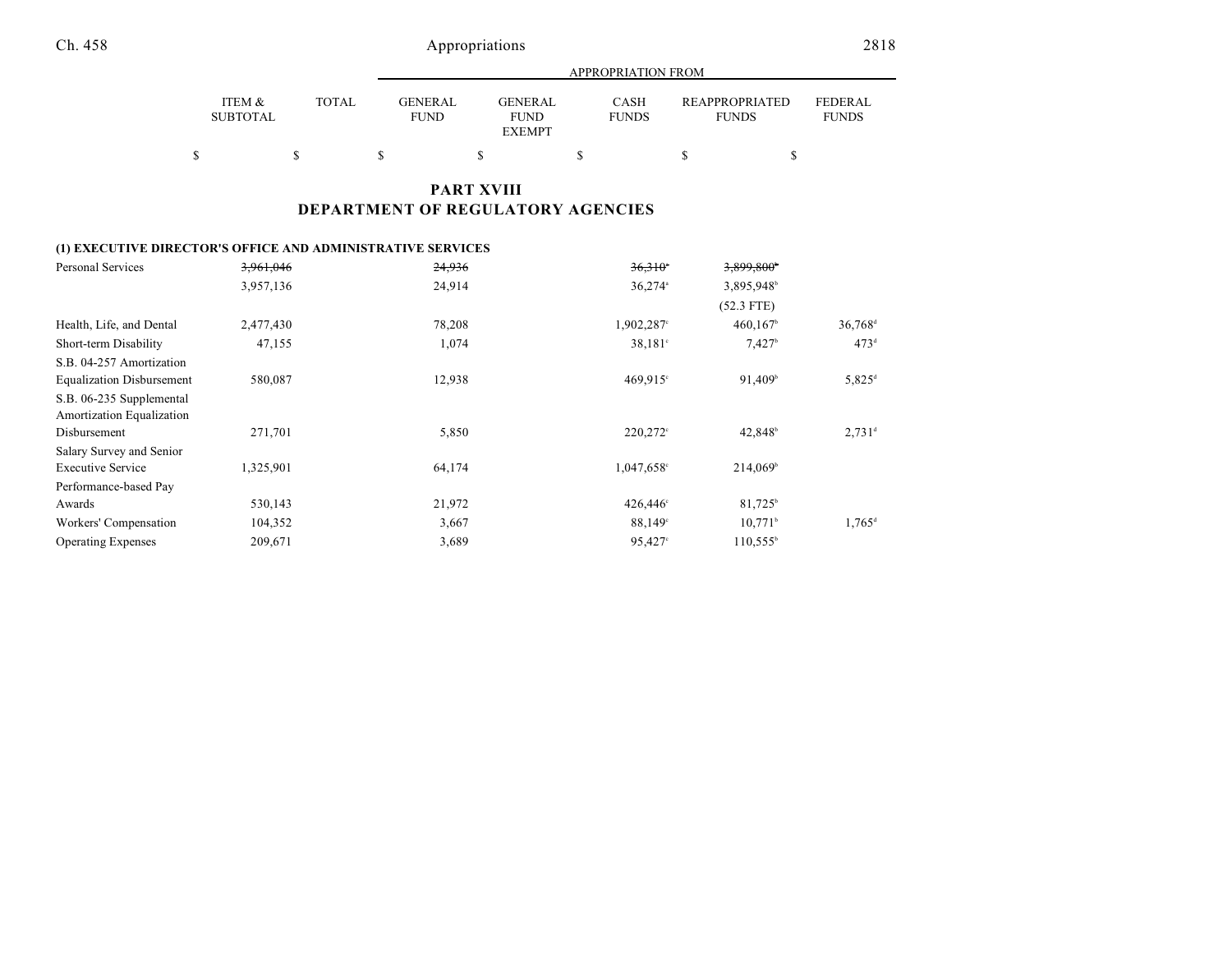| Legal Services for 98,869     |           |            |                     |                        |                        |
|-------------------------------|-----------|------------|---------------------|------------------------|------------------------|
| hours                         | 7,425,063 | 143,940    | $7,000,635^{\circ}$ | $138,511^{\circ}$      | $141,977$ <sup>d</sup> |
| Administrative Law Judge      |           |            |                     |                        |                        |
| Services                      | 239,949   | 11,054     | 228,895°            |                        |                        |
| Purchase of Services from     |           |            |                     |                        |                        |
| Computer Center               | 51,060    |            |                     | $51,060^{\circ}$       |                        |
| MANAGEMENT AND                |           |            |                     |                        |                        |
| <b>ADMINISTRATION OF OIT</b>  | 67,106    | 1,525      | 54,708 <sup>c</sup> | $10,267$ <sup>b</sup>  | 606                    |
| Payment to Risk               |           |            |                     |                        |                        |
| Management and Property       |           |            |                     |                        |                        |
| Funds                         | 85,486    | 3,148      | $67,971$ °          | $12,322^b$             | $2,045^{\rm d}$        |
| Vehicle Lease Payments        | 130,536   |            | 130,536°            |                        |                        |
| <b>Information Technology</b> |           |            |                     |                        |                        |
| Asset Maintenance             | 671,403   |            | $354,412^{\circ}$   | $190,757$ <sup>b</sup> | $126,234$ <sup>d</sup> |
| Leased Space                  | 2,790,497 | 91,259     | $2,251,493$ °       | $420,490^{\circ}$      | $27,255$ <sup>d</sup>  |
| Capitol Complex Leased        |           |            |                     |                        |                        |
| Space                         | 1,284     |            | $1,284^{\circ}$     |                        |                        |
| Hardware/Software             |           |            |                     |                        |                        |
| Maintenance                   | 669,117   | 800        | $409,715$ °         | 258,602 <sup>b</sup>   |                        |
|                               |           | 21,571,881 |                     |                        |                        |
|                               |           |            |                     |                        |                        |

21,635,077

<sup>a</sup> Of this amount, it is estimated that  $\frac{11,810}{1,774}$  shall be from the Inspection and Consumer Services Cash Fund created in Section 35-1-106.5 (1), C.R.S., \$8,000 shall be from the River Outfitters Cash Fund created in Section 33-32-111, C.R.S., \$5,000 shall be from the Workers' Compensation Cash Fund created in Section 8-44-112 (7) (a), C.R.S., \$4,500 shall be from the Colorado Commission for the Deaf and Hard of Hearing Cash Fund created in Section 26-21-107 (1), C.R.S., \$4,000 shall be from the Pet Animal Care and Facility Fund created in Section 35-80-116, C.R.S., and \$3,000 shall be from the Notary Administration Cash Fund created in to Section 12-55-102.5 (1), C.R.S.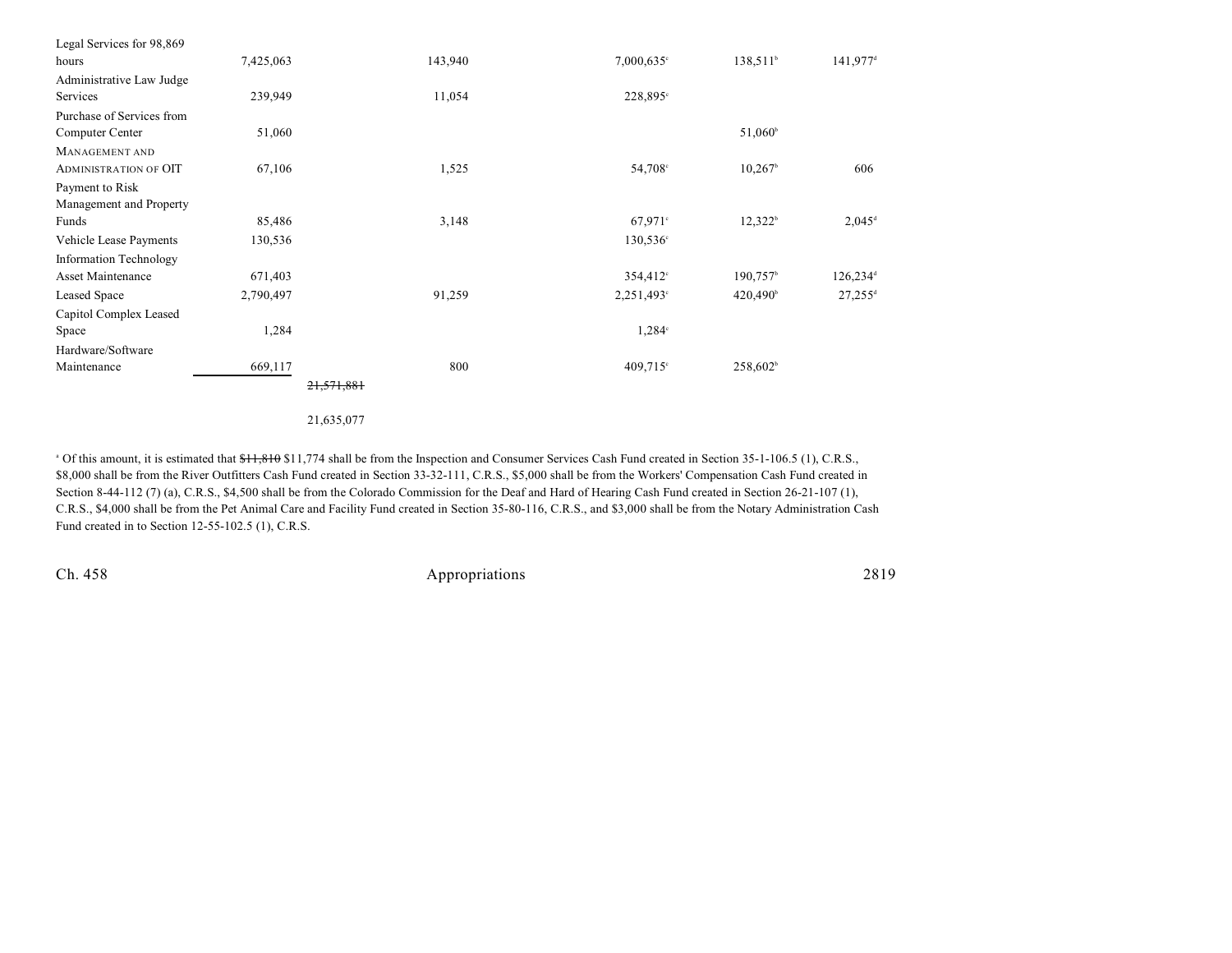|                           |       | APPROPRIATION FROM     |                                         |                             |                                       |                                |
|---------------------------|-------|------------------------|-----------------------------------------|-----------------------------|---------------------------------------|--------------------------------|
| ITEM &<br><b>SUBTOTAL</b> | TOTAL | GENERAL<br><b>FUND</b> | GENERAL<br><b>FUND</b><br><b>EXEMPT</b> | <b>CASH</b><br><b>FUNDS</b> | <b>REAPPROPRIATED</b><br><b>FUNDS</b> | <b>FEDERAL</b><br><b>FUNDS</b> |
| Φ                         |       |                        |                                         |                             |                                       |                                |

<sup>b</sup> Of these amounts, it is estimated that \$5,895,399 \$5,901,814 shall be from indirect cost recoveries, \$43,057 shall be from the Department of Public Health and Environment, \$43,057 shall be from the Department of Health Care Policy and Financing, and \$9,000 shall be from other departments for sunset reviews.

 $\degree$  These amounts shall be from various cash sources within the Department.

<sup>d</sup> These amounts shall be from the Equal Employment Opportunity Commission, the U.S. Department of Housing and Urban Development, the U.S. Department of Justice, and the Health Information Counseling and Assistance Grant Program, and are included for informational purposes only.

#### **(2) DIVISION OF BANKING**

| Personal Services          | 2,810,567    |           |                        |
|----------------------------|--------------|-----------|------------------------|
|                            | 2,710,476    |           |                        |
|                            | $(38.5$ FTE) |           |                        |
| <b>Operating Expenses</b>  | 279,905      |           |                        |
| <b>Board Meeting Costs</b> | 23,500       |           |                        |
| Indirect Cost Assessment   | 473,214      |           |                        |
|                            |              | 3,587,186 | 3,587,186°             |
|                            |              | 3,487,095 | 3,487,095 <sup>a</sup> |

<sup>a</sup> This amount shall be from the Division of Banking Cash Fund created in Section 11-102-403, C.R.S.

#### **(3) CIVIL RIGHTS DIVISION**

| Personal Services | <del>1,659,026</del> | 880,923 | <del>419.067</del> ° | 359,036              |
|-------------------|----------------------|---------|----------------------|----------------------|
|                   | 1,543,989            | 766,655 | $418.653^{\circ}$    | 358.681 <sup>b</sup> |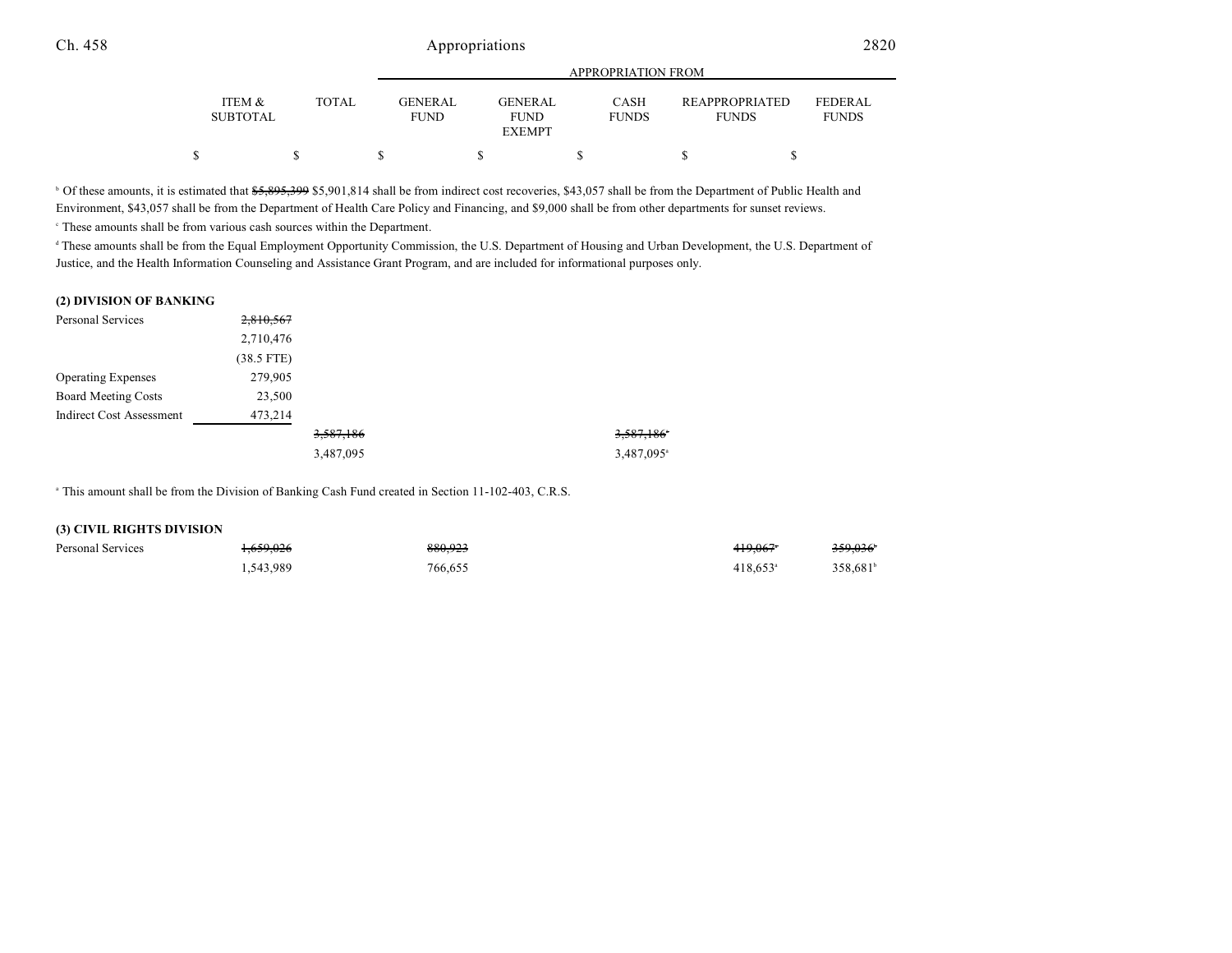|                                 |         |           | $(19.0$ FTE) | $(2.0$ FTE) | $(11.0$ FTE)        |
|---------------------------------|---------|-----------|--------------|-------------|---------------------|
|                                 |         |           | $(17.6$ FTE) |             |                     |
| <b>Operating Expenses</b>       | 100,736 |           | 59,616       |             | 41,120 <sup>b</sup> |
| Hearings Pursuant to            |         |           |              |             |                     |
| Complaint                       | 18,000  |           | 17,000       |             | $1,000^{\rm b}$     |
| <b>Commission Meeting</b>       |         |           |              |             |                     |
| Costs                           | 12,374  |           | 5,174        |             | 7.200 <sup>b</sup>  |
| <b>Indirect Cost Assessment</b> | 35,916  |           |              |             | $35,916^{\circ}$    |
|                                 |         | 1,826,052 |              |             |                     |
|                                 |         | 1,711,015 |              |             |                     |

<sup>a</sup> This amount shall be from indirect cost recoveries.

<sup>b</sup> These amounts shall be from the Equal Employment Opportunity Commission and the U.S. Department of Housing and Urban Development, and are included for informational purposes only.

### **(4) OFFICE OF CONSUMER COUNSEL**

| Personal Services               | 773,249     |         |                      |
|---------------------------------|-------------|---------|----------------------|
|                                 | 772,485     |         |                      |
|                                 | $(7.0$ FTE) |         |                      |
| <b>Operating Expenses</b>       | 55,572      |         |                      |
| <b>Indirect Cost Assessment</b> | 86,039      |         |                      |
|                                 |             | 914,860 | 914,860°             |
|                                 |             | 914,096 | 914,096 <sup>a</sup> |

<sup>a</sup> This amount shall be from the Public Utilities Commission Fixed Utility Fund created in Section 40-2-114, C.R.S.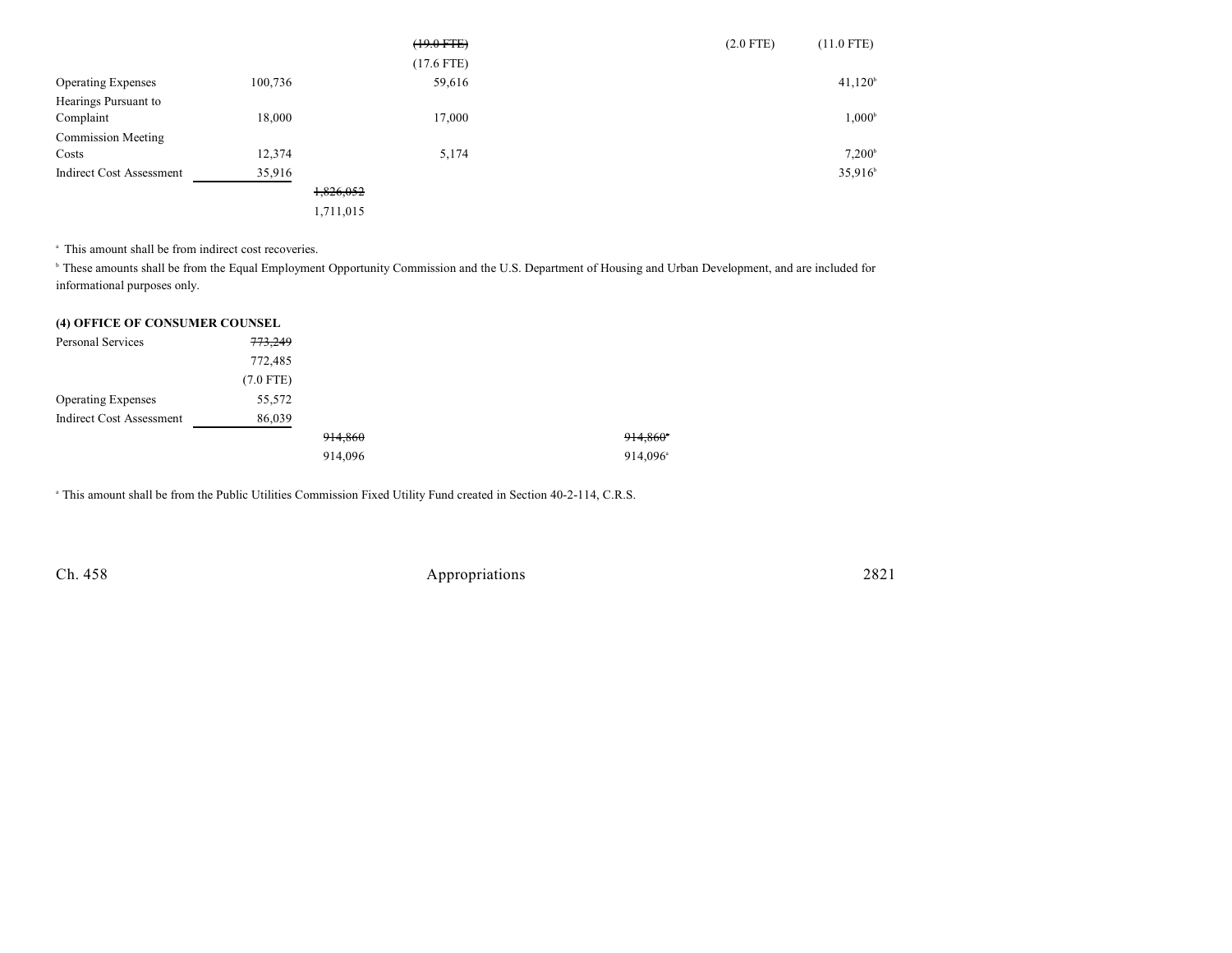|                                    |                           |              |                               |                                                | APPROPRIATION FROM          |                                       |                                |
|------------------------------------|---------------------------|--------------|-------------------------------|------------------------------------------------|-----------------------------|---------------------------------------|--------------------------------|
|                                    | ITEM &<br><b>SUBTOTAL</b> | <b>TOTAL</b> | <b>GENERAL</b><br><b>FUND</b> | <b>GENERAL</b><br><b>FUND</b><br><b>EXEMPT</b> | <b>CASH</b><br><b>FUNDS</b> | <b>REAPPROPRIATED</b><br><b>FUNDS</b> | <b>FEDERAL</b><br><b>FUNDS</b> |
|                                    | \$                        | \$           | \$                            | \$                                             | \$                          | \$<br>\$                              |                                |
| (5) DIVISION OF FINANCIAL SERVICES |                           |              |                               |                                                |                             |                                       |                                |
| Personal Services                  | 956,351                   |              |                               |                                                |                             |                                       |                                |
|                                    | 955,406                   |              |                               |                                                |                             |                                       |                                |
|                                    | $(13.0$ FTE)              |              |                               |                                                |                             |                                       |                                |
| <b>Operating Expenses</b>          | 81,671                    |              |                               |                                                |                             |                                       |                                |
|                                    | 127,263                   |              |                               |                                                |                             |                                       |                                |
| <b>Indirect Cost Assessment</b>    | 159,787                   |              |                               |                                                |                             |                                       |                                |
|                                    |                           | 1,197,809    |                               |                                                | 1,197,809*                  |                                       |                                |
|                                    |                           | 1,242,456    |                               |                                                | 1,242,456 <sup>a</sup>      |                                       |                                |

<sup>a</sup> This amount shall be from the Division of Financial Services Cash Fund created in Section 11-40-106 (2), C.R.S.

### **(6) DIVISION OF INSURANCE**

| Personal Services         | <del>5,804,777</del> |
|---------------------------|----------------------|
|                           | 5,539,878            |
|                           | $(80.2$ FTE)         |
|                           | $(78.1$ FTE)         |
| <b>Operating Expenses</b> | <del>383,869</del>   |
|                           | 373,760              |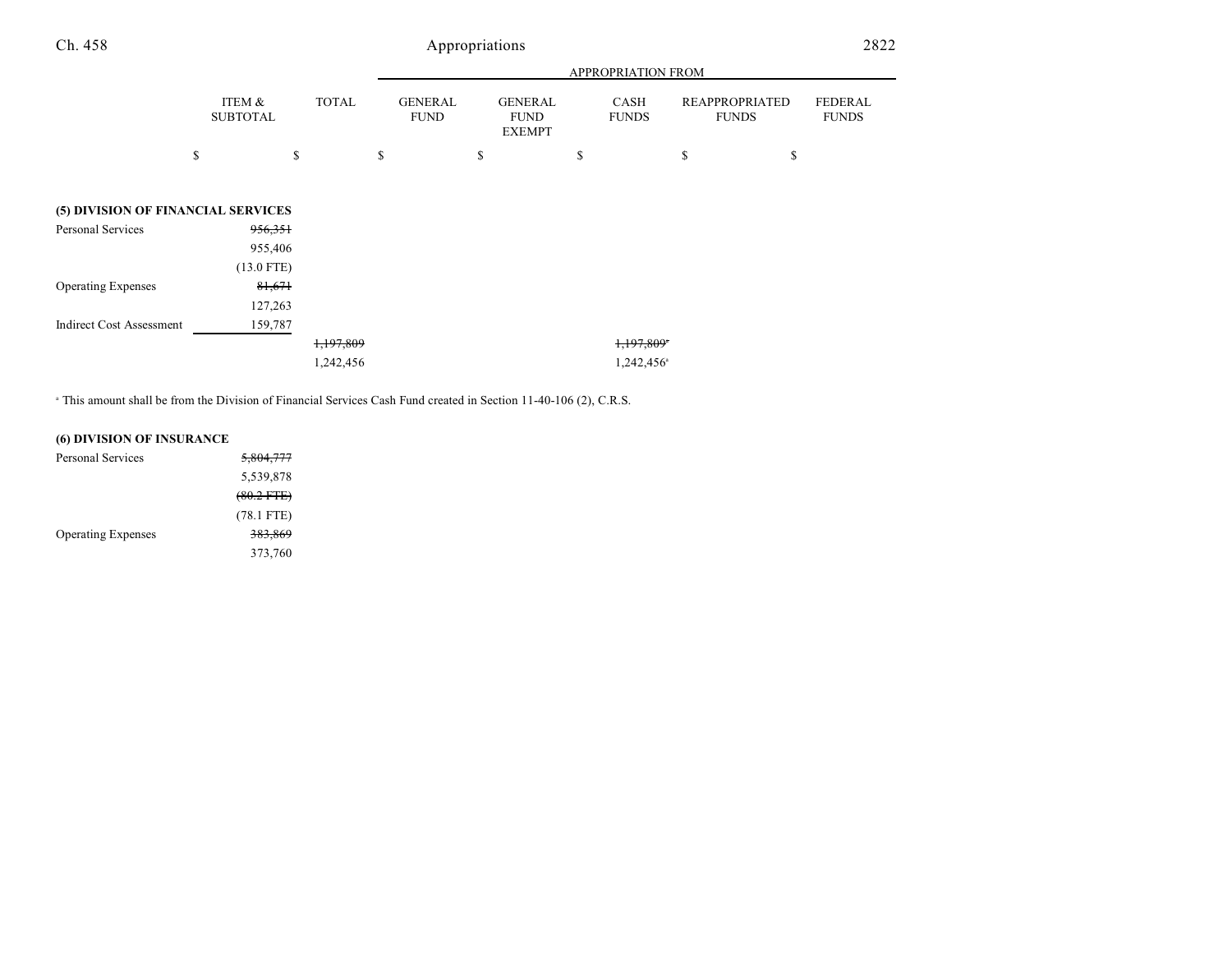| Senior Health Counseling |             |           |                        |                   |
|--------------------------|-------------|-----------|------------------------|-------------------|
| Program                  | 509,000     |           |                        |                   |
|                          | $(2.0$ FTE) |           |                        |                   |
| Insurance Fraud          |             |           |                        |                   |
| Prosecution              | 845,305     |           |                        |                   |
| Indirect Cost Assessment | 999,006     |           |                        |                   |
| TRANSFER TO CAPCO        |             |           |                        |                   |
| <b>ADMINISTRATION</b>    | 91,930      |           |                        |                   |
|                          |             | 8,541,957 | 8,019,711              | $522,246^{\circ}$ |
|                          |             | 8,358,879 | 7,836,633 <sup>a</sup> |                   |

<sup>a</sup> Of this amount,  $\frac{67,894,285}{7,711,207}$  shall be from the Division of Insurance Cash Fund created in Section 10-1-103 (3), C.R.S., \$100,000 shall be from reimbursements from insurance companies for travel expenses, and \$25,426 shall be from the Viatical Settlements Cash Fund created in Section 10-7-619, C.R.S. Reimbursement moneys are shown for purposes of complying with the limitation on state fiscal year spending imposed by Section 20 of Article X of the State Constitution and are continuously appropriated pursuant to Section 10-1-108 (9), C.R.S.

<sup>b</sup> This amount shall be from the Health Information Counseling and Assistance Program and is included for informational purposes only.

### **(7) PUBLIC UTILITIES COMMISSION**

| <b>Personal Services</b>  | 8,138,973    |
|---------------------------|--------------|
|                           | 7,693,408    |
|                           | $(97.1$ FTE) |
| <b>Operating Expenses</b> | 400,479      |
| <b>Expert Testimony</b>   | 25,000       |
| Disabled Telephone Users  |              |
| <b>Fund Payments</b>      | 2,439,591    |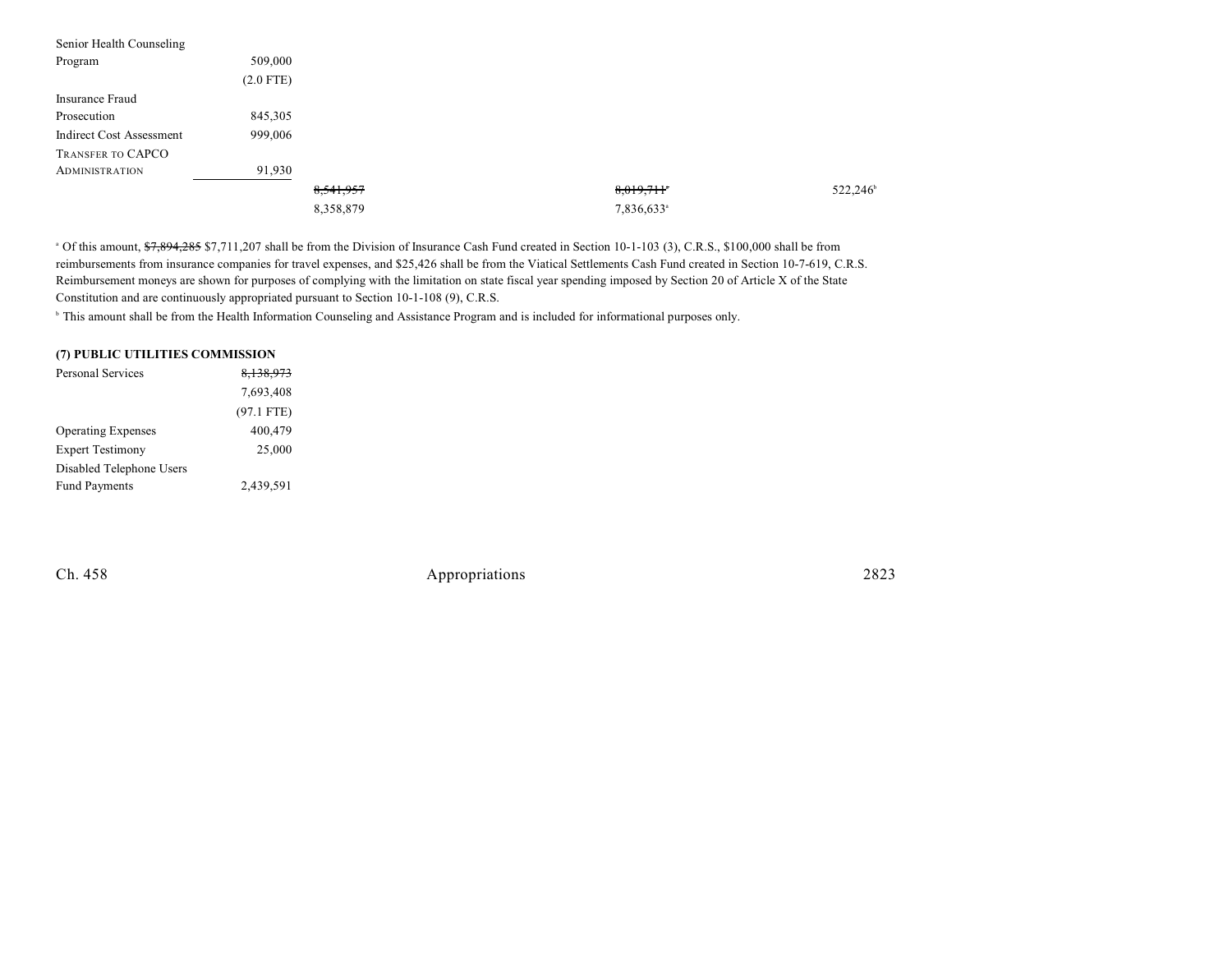|                                 |                           |            | APPROPRIATION FROM            |    |                                                |    |                         |                                       |                                |
|---------------------------------|---------------------------|------------|-------------------------------|----|------------------------------------------------|----|-------------------------|---------------------------------------|--------------------------------|
|                                 | ITEM &<br><b>SUBTOTAL</b> | TOTAL      | <b>GENERAL</b><br><b>FUND</b> |    | <b>GENERAL</b><br><b>FUND</b><br><b>EXEMPT</b> |    | CASH<br><b>FUNDS</b>    | <b>REAPPROPRIATED</b><br><b>FUNDS</b> | <b>FEDERAL</b><br><b>FUNDS</b> |
|                                 | \$                        | \$         | \$                            | \$ |                                                | \$ |                         | \$<br>\$                              |                                |
| Transfer to Reading             |                           |            |                               |    |                                                |    |                         |                                       |                                |
| Services for the Blind          |                           |            |                               |    |                                                |    |                         |                                       |                                |
| Cash Fund                       | 200,000                   |            |                               |    |                                                |    |                         |                                       |                                |
|                                 | 250,000                   |            |                               |    |                                                |    |                         |                                       |                                |
| Commission for the Deaf         |                           |            |                               |    |                                                |    |                         |                                       |                                |
| and Hard of Hearing Cash        |                           |            |                               |    |                                                |    |                         |                                       |                                |
| Fund                            | 654,756                   |            |                               |    |                                                |    |                         |                                       |                                |
| Commission for the Blind        |                           |            |                               |    |                                                |    |                         |                                       |                                |
| or Visually Impaired Cash       |                           |            |                               |    |                                                |    |                         |                                       |                                |
| Fund                            | 112,067                   |            |                               |    |                                                |    |                         |                                       |                                |
| Low Income Telephone            |                           |            |                               |    |                                                |    |                         |                                       |                                |
| Assistance                      | 2,143,752                 |            |                               |    |                                                |    |                         |                                       |                                |
| Colorado Bureau of              |                           |            |                               |    |                                                |    |                         |                                       |                                |
| Investigation Background        |                           |            |                               |    |                                                |    |                         |                                       |                                |
| Checks Pass-through             | 67,128                    |            |                               |    |                                                |    |                         |                                       |                                |
| <b>Indirect Cost Assessment</b> | 1,193,483                 |            |                               |    |                                                |    |                         |                                       |                                |
|                                 |                           | 15,375,229 |                               |    |                                                |    | 15,375,229*             |                                       |                                |
|                                 |                           | 14,979,664 |                               |    |                                                |    | 14,979,664 <sup>a</sup> |                                       |                                |
|                                 |                           |            |                               |    |                                                |    |                         |                                       |                                |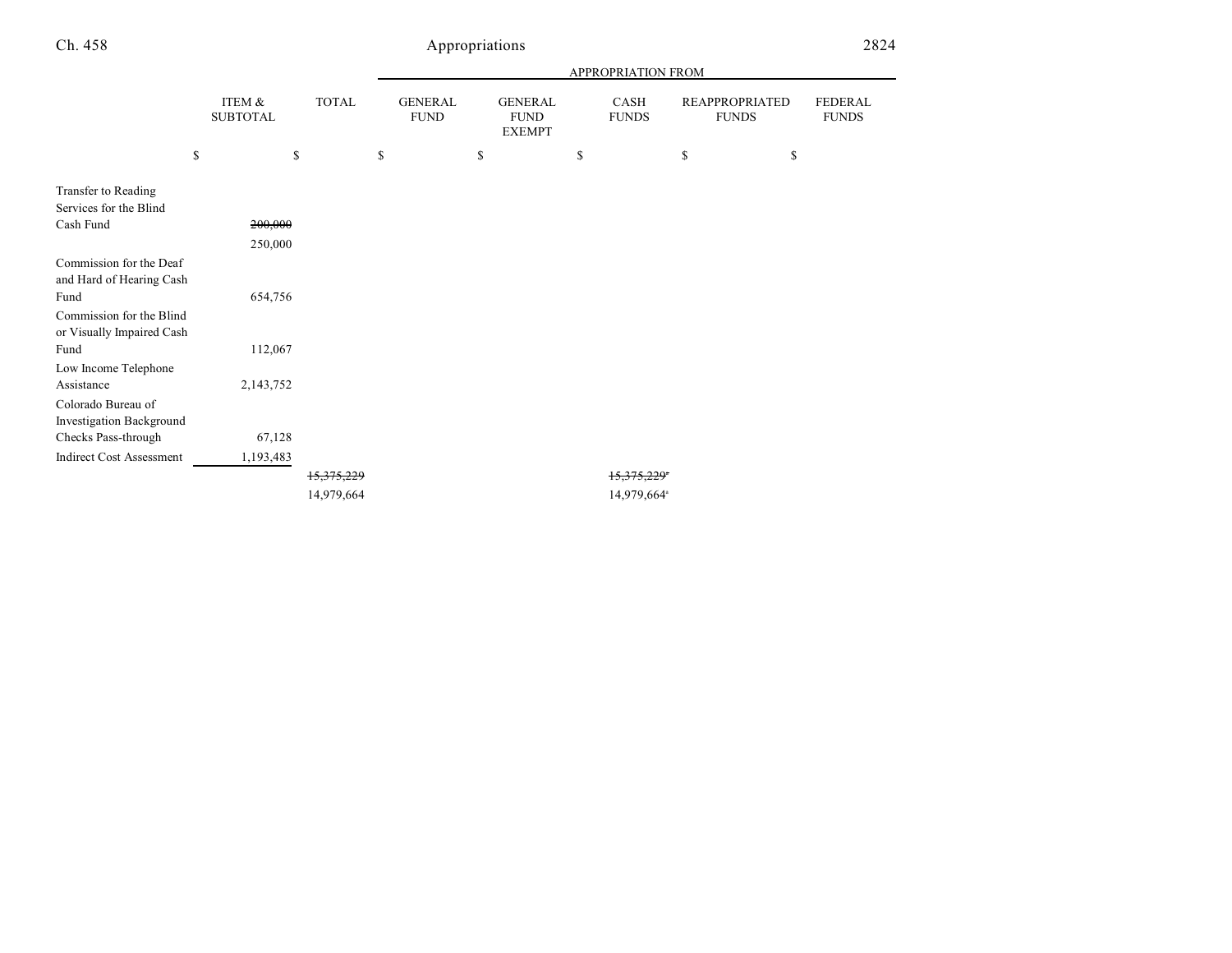<sup>a</sup> Of this amount, it is estimated that  $7,649,858$  \$7,423,075 shall be from the Public Utilities Commission Fixed Utility Fund created in Section 40-2-114, C.R.S., \$3,508,234 \$3,558,234 shall be from the Colorado Disabled Telephone Users Fund created in Section 40-17-104 (1), C.R.S., \$2,143,752 shall be from the Low Income Telephone Assistance Fund created in Section 40-3.4-108 (2) (a), C.R.S.,  $\frac{6}{3}$ ,  $\frac{1}{2}$ ,  $\frac{973}{2342}$  \$1,754,560 shall be from the Public Utilities Commission Motor Carrier Fund created in Section 40-2-110.5 (6), C.R.S., and \$100,043 shall be from the Colorado High Cost Administration Fund created in Section 40-15-208 (3), C.R.S. Of this amount, \$3,206,414 is shown for purposes of complying with the limitation on state fiscal year spending imposed by Section 20 of Article X of the State Constitution. Such moneys are included for informational purposes as they are continuously appropriated by Section 40-17-104 (1), C.R.S.

#### **(8) DIVISION OF REAL ESTATE**

| <b>Personal Services</b>   | 2.984.740    |           |                        |
|----------------------------|--------------|-----------|------------------------|
|                            | 2,871,056    |           |                        |
|                            | $(46.5$ FTE) |           |                        |
| <b>Operating Expenses</b>  | 197,768      |           |                        |
| <b>Commission Meeting</b>  |              |           |                        |
| Costs                      | 21,925       |           |                        |
| Hearings Pursuant to       |              |           |                        |
| Complaint                  | 4,000        |           |                        |
| Mortgage Broker            |              |           |                        |
| <b>Consumer Protection</b> | 309,495      |           |                        |
| Indirect Cost Assessment   | 571,544      |           |                        |
|                            |              | 4,089,472 | 4,089,472              |
|                            |              | 3,975,788 | 3,975,788 <sup>a</sup> |

<sup>a</sup> Of this amount, it is estimated that <del>\$3,134,280</del> \$3,038,749 shall be from the Division of Real Estate Cash Fund created in Section 12-61-111.5 (2) (b), C.R.S., and \$955,192 \$937,039 shall be from the Mortgage Broker Registration Cash Fund created in Section 12-61-908 (2), C.R.S.

### **(9) DIVISION OF REGISTRATIONS**

Personal Services 10,962,621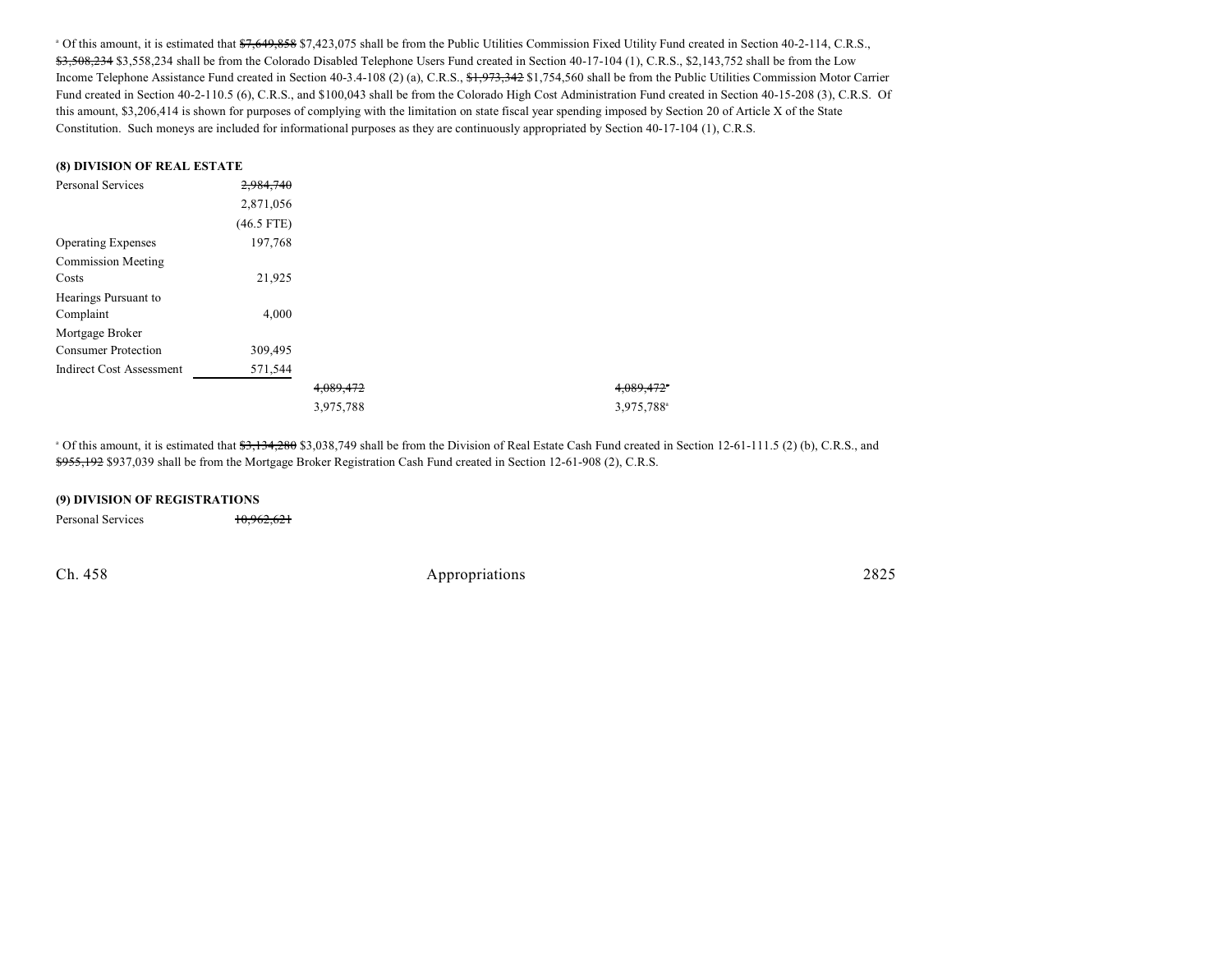|                                 |                           |              | <b>APPROPRIATION FROM</b>     |                                                |                             |                                       |                                |  |  |
|---------------------------------|---------------------------|--------------|-------------------------------|------------------------------------------------|-----------------------------|---------------------------------------|--------------------------------|--|--|
|                                 | ITEM &<br><b>SUBTOTAL</b> | <b>TOTAL</b> | <b>GENERAL</b><br><b>FUND</b> | <b>GENERAL</b><br><b>FUND</b><br><b>EXEMPT</b> | <b>CASH</b><br><b>FUNDS</b> | <b>REAPPROPRIATED</b><br><b>FUNDS</b> | <b>FEDERAL</b><br><b>FUNDS</b> |  |  |
|                                 | \$                        | \$           | \$                            | \$                                             | \$                          | \$<br>\$                              |                                |  |  |
|                                 | 10,721,633                |              |                               |                                                |                             |                                       |                                |  |  |
|                                 | $(172.0$ FTE)             |              |                               |                                                |                             |                                       |                                |  |  |
| <b>Operating Expenses</b>       | 1,367,967                 |              |                               |                                                |                             |                                       |                                |  |  |
| Hearings Pursuant to            |                           |              |                               |                                                |                             |                                       |                                |  |  |
| Complaint                       | 307,075                   |              |                               |                                                |                             |                                       |                                |  |  |
| Payments to Department          |                           |              |                               |                                                |                             |                                       |                                |  |  |
| of Health Care Policy and       |                           |              |                               |                                                |                             |                                       |                                |  |  |
| Financing                       | 14,652                    |              |                               |                                                |                             |                                       |                                |  |  |
| <b>Indirect Cost Assessment</b> | 4,122,091                 |              |                               |                                                |                             |                                       |                                |  |  |
|                                 |                           | 16, 774, 406 |                               |                                                | 14,586,599*                 | 2,181,315                             | 6,492                          |  |  |
|                                 |                           | 16,533,418   |                               |                                                | 14,347,357 <sup>a</sup>     | 2,179,569 <sup>b</sup>                |                                |  |  |

<sup>a</sup> This amount shall be from the Division of Registrations Cash Fund created in Section 24-34-105 (2) (b) (I), C.R.S.

<sup>b</sup> Of this amount, it is estimated that \$1,623,234 \$1,614,997 shall be from indirect cost recoveries, \$282,286 shall be from the Department of Public Health and Environment, and \$282,286 shall be from the Department of Health Care Policy and Financing.

## **(10) DIVISION OF SECURITIES**

| Personal Services         | <del>1,731,241</del> |
|---------------------------|----------------------|
|                           | 1,729,531            |
|                           | $(20.0$ FTE)         |
| <b>Operating Expenses</b> | 47.816               |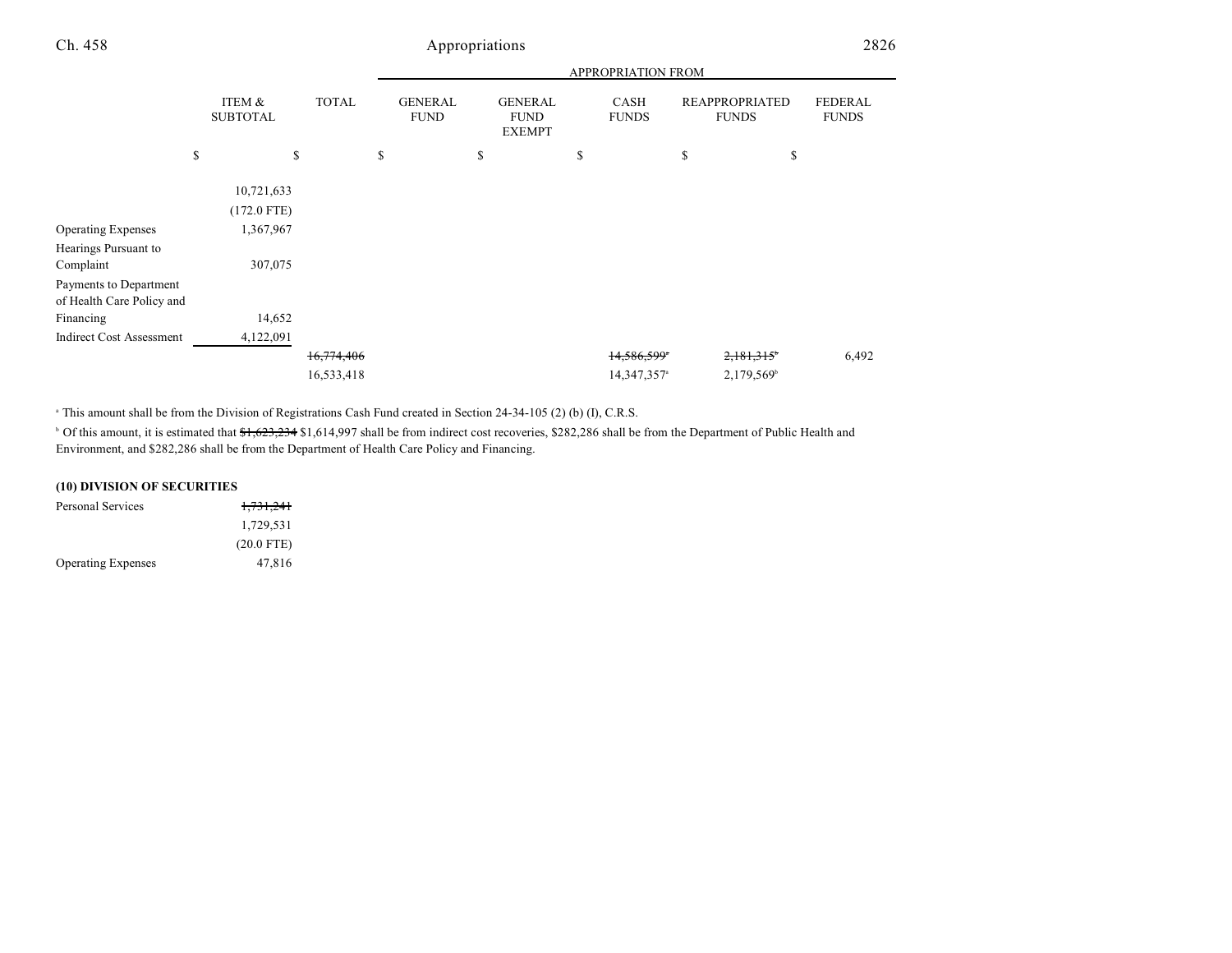| Hearings Pursuant to            |         |           |                        |
|---------------------------------|---------|-----------|------------------------|
| Complaint                       | 19,594  |           |                        |
| <b>Board Meeting Costs</b>      | 4,500   |           |                        |
| Securities Fraud                |         |           |                        |
| Prosecution                     | 473.014 |           |                        |
| <b>Indirect Cost Assessment</b> | 245,825 |           |                        |
|                                 |         | 2,521,990 | 2,521,990*             |
|                                 |         | 2,520,280 | 2,520,280 <sup>a</sup> |

<sup>a</sup> This amount shall be from the Division of Securities Cash Fund created in Section 11-51-707 (2), C.R.S.

# **TOTALS PART XVIII**

## **(REGULATORY**

| <b>AGENCIES)</b> | \$76,400,842 | <del>\$1,429,422</del> | <del>\$65,062,442</del> | \$8,590,895 | \$1,318,083 |
|------------------|--------------|------------------------|-------------------------|-------------|-------------|
|                  | \$75,357,768 | \$1,316,657            | \$64,127,627            | \$8,595,150 | \$1,318,334 |